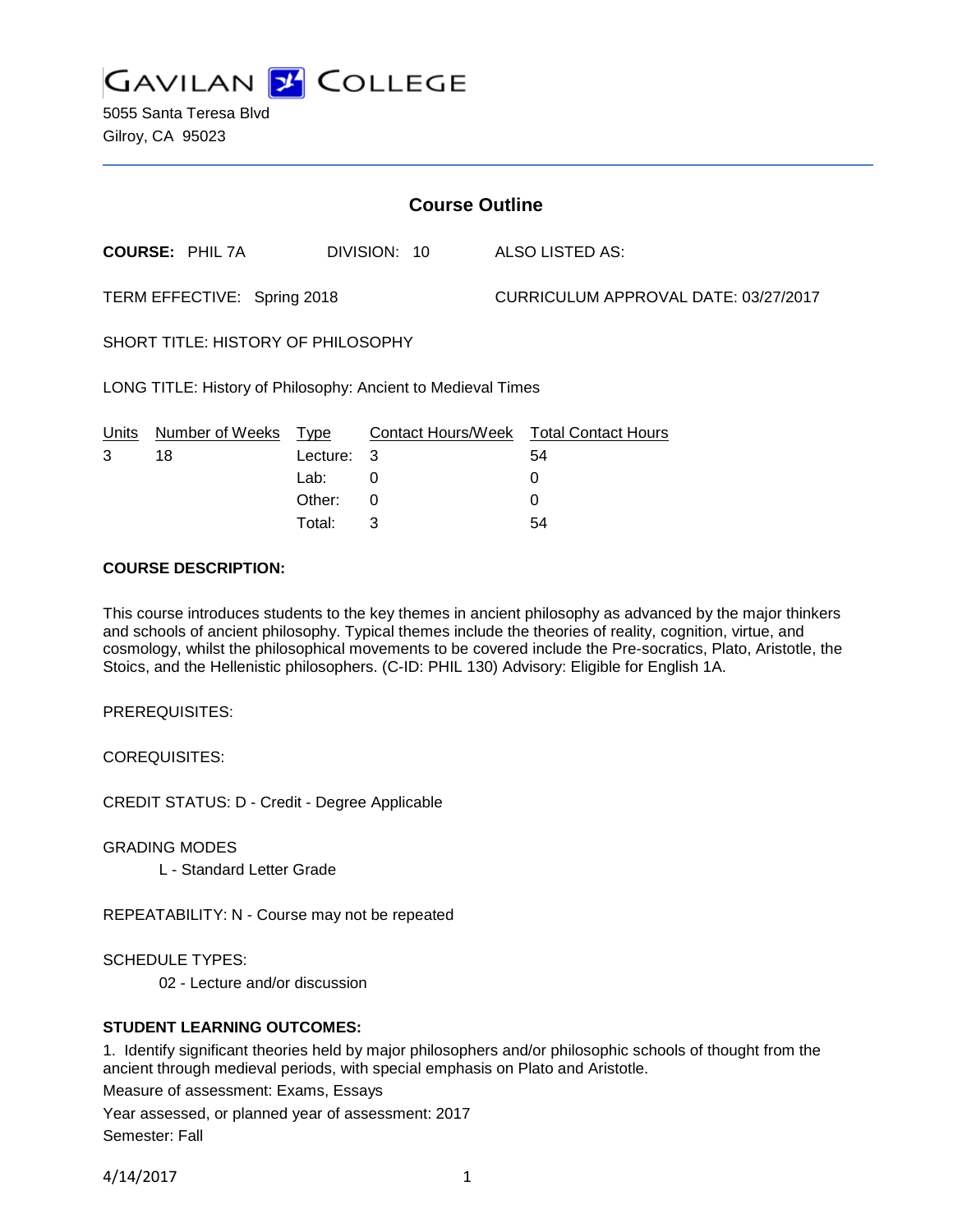2. Explain and evaluate historically important philosophical arguments from ancient through medieval period. Describe and chart Platonic and Socratic Epistemology, Metaphysics, Ethics and Political Philosophy. Describe and chart Aristotelian Epistemology, Metaphysics, Ethics and Political Philosophy.

Measure of assessment: Exams, Essays

Year assessed, or planned year of assessment: 2017

Semester: Fall

3. Develop a critical and mindful awareness of the distinction between the profoundly different approaches to many Asian and African cultures in comparison of the Western tradition, along with paying attention to the supposition of gender/ethnic/class distinctions in theorizing.

Measure of assessment: Class Discussion, Group Projects

Year assessed, or planned year of assessment: 2017

Semester: Fall

# **CONTENT, STUDENT PERFORMANCE OBJECTIVES, OUT-OF-CLASS ASSIGNMENTS**

Curriculum Approval Date: 03/27/2017 3 HOURS Introductory materials; How to study philosophy; how to write for philosophy. Students will be given handouts and a brief writing exercise on the topic to demonstrate the skills. A library visit for the purposes of how to use primary and secondary sources will occur with assistance from library resource staff ILO: 3 PERFORMANCE OBJECTIVES: Students will describe and demonstrate how to differentiate between a primary and secondary source. 3 HOURS The Greek Cultural Context: From poetry to philosophy. Students will engage in the text with the role of the poets, particularly Homer. ASSIGNMENTS: They will critically assess via short essay and or quiz, a selection from Homer that pertains to the Moral order of the universe PERFORMANCE OBJECTIVES. Students will appraise the connection between poetry and philosophy. They will critically assess the a selection from Homer as a work of both poetry and its transition to philosophy. 12 HOURS Pre-Socratic Philosophers. PERFORMANCE OBJECTIVES: Students will read texts from the Milesian philosophers of Thales, Anaximander, Anaximenes and be quizzed on the content of the readings. they will be able to describe the epistemological, and metaphysical impact of each of the philosophers ASSIGNMENTS: A group project of attempting to re-created one of the experiments will also be given as a means of skill and cognition assessment. PERFORMANACE OBJECTIVIES: Students will also read Pythagoras, Xenophanes, Heraclitus, Parmenides, Empedocles, Anaxagoras, Democritus and be quizzed on each of the readings. They will describe the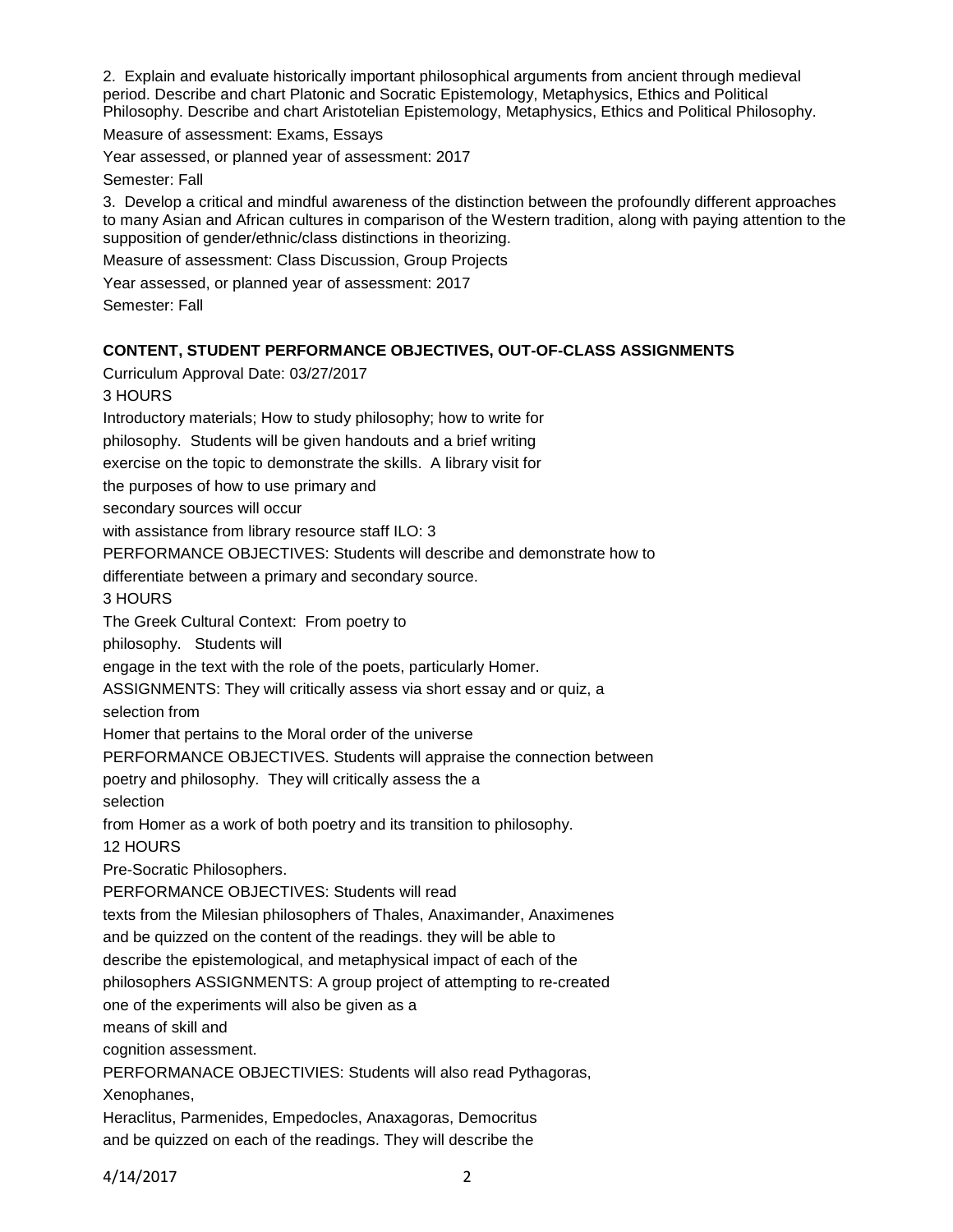differing metaphysical accounts and ontology of each philosopher. ASSIGNMENTS: They will also be assigned at least one critical analysis of the text as a skill and cognition demonstration. A group activity involving Pythagoras' theory and math will be given as well in week 4. PERFORMANCE OBJECTIVES: students will describe the development of philosophy as a proto-scientific, mathematical enterprise as it develops from the poetic to the abstract, particularly with respect to epistemology and metaphysics. Exam #1 will be given upon conclusion of this material 3 HOURS Sophists. Students will read selections from the Protagoras, Gorgias, and Antiphon ASSIGNMENT: evaluate and assess the significance of the Sophists via short essay quiz. 3 HOURS Socrates: ASSIGNMENT: Students will re-enact the trial of Socrates. They will begin to become familiar and adept at using the Socratic Method via in class demonstrations. Readings will include Socrates' theory of knowledge, metaphysics, his ethics, and political philosophy. ASSIGNMENT: They will write a short essay on Socrates' legacy and compare his legacy to that of the Sophists. PERFORMANCE OBJECTIVES: students will appraise the work of Socrates as an integral facet to Western philosophy and pay close attention, via description and interpretation the movement from the pre-Socratic form of philosophy to the Socratic method as well as tracing his influence to modern philosophy by virtue of his connection to Plato and Aristotle. 6 HOURS Plato: ASSIGNMENTS: Students will be expected to read and comprehend as well as synthesize Plato's theory of knowledge via short essay in class, metaphysics, evaluate his moral theory versus modern moral ideals, as well as his political theory. Students will be given an essay quiz upon conclusion of this material. 6 HOURS Aristotle: Students will be expected to be effective at demonstrating a thorough comprehension of the contrasts and similarities between Plato and Aristotle by virtue of round table discussion and ASSIGNMENT: quiz.

4/14/2017 3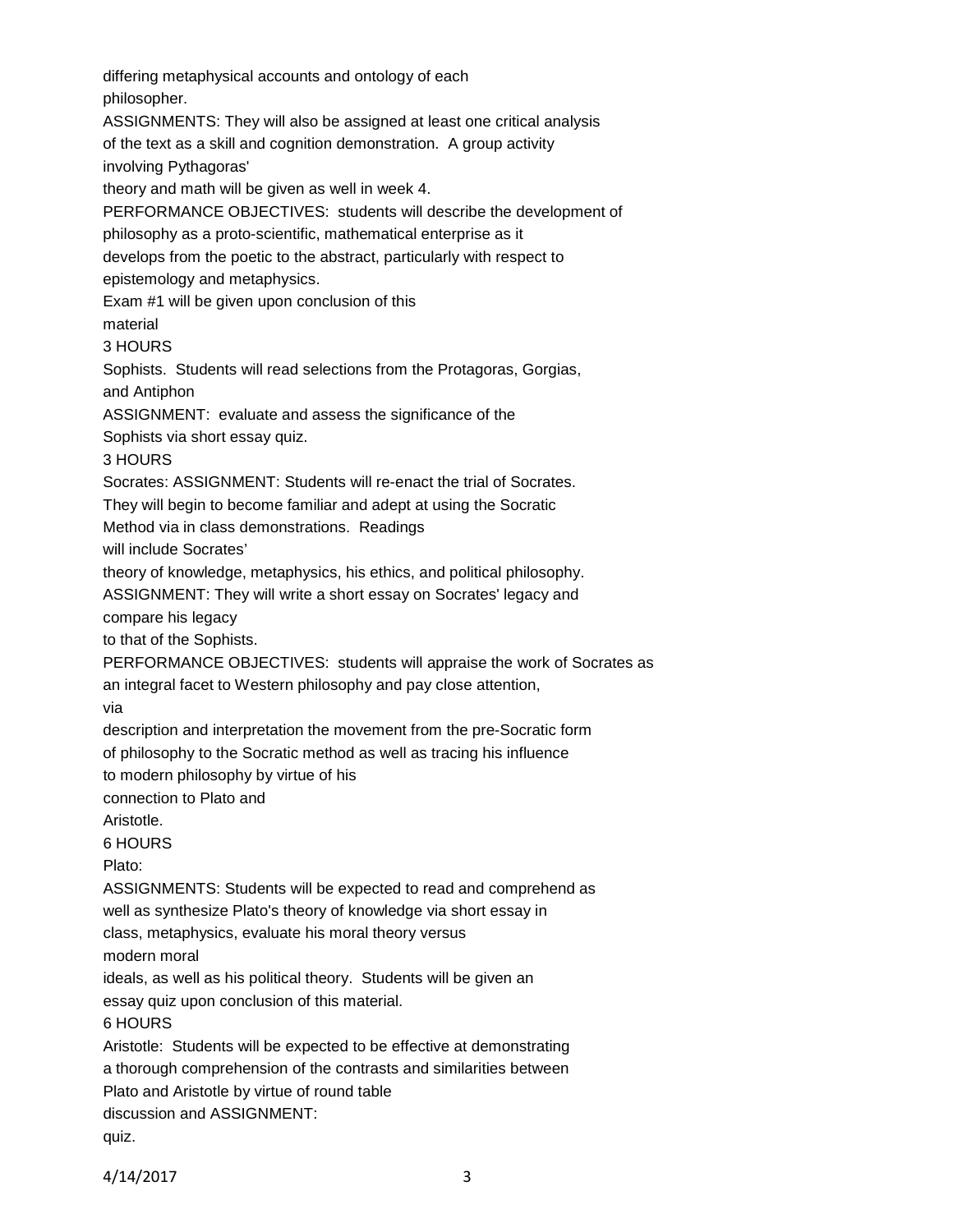They will read through selections demonstrating Aristotle's theory of knowledge (ASSIGNMENT: re-enact one of his experiments), his metaphysics (ASSIGNMENT critique its applicability to modern ideas) and investigate his ethics (ASSIGNMENT: read secondary sources by Iris Murdoch and Non-Western theorists on the topic). ASSIGNMENT: They will be given an Exam #2 at the completion of this section on Aristotle, Plato, and their teacher Socrates. Comparing and contrasting their similarities and differences. PERFORMANCE OUTCOMES: students will be expected to trace the work of Aristotle from the scientific epistemological to the metaphysical.. 6 HOURS Classical Philosophy after Aristotle: PERFORMANCE OBJECTIVES: Students will read and evaluate Cynicism, Epicureanism, Stoicism, Skepticism, and Plotinus and describe their connection to Aristotle. They should be able to trace the development of the impact of Aristotle on these post-Aristotelian writers. ASSIGNMENT: Short essays and quizzes will be given on each topic. The expectation is that the student will be able to compare and contrast the philosophers and demonstrate a synthesis of understanding of the aforementioned philosophers and the predecessor Aristotle. 3 HOURS Augustine: PERFORMANCE OBJECTIVES: Students will read selections from Augustine's writings and demonstrate an understanding of the influence of Aristotle on the Catholic Church as well as Augustine's influence on the Church and Medieval society. ASSIGNMENT: The demonstration will occur as a group writing project. 3 HOURS Islamic Philosophers and Jewish Philosophers of the Medieval Period. PERFORMANCE OBJECTIVES AND ASSIGNMENT: Students will continue to see the enduring influence of Aristotle and demonstrate such in short guided writing assignments as well as in group discussion. 3 HOURS Aquinas: PERFORMANCE OBJECTIVES: Students will demonstrate an understanding of the integration of philosophy and faith by way of reading selections of Aquinas' writings. Students will contrast with the Islamic and Judaic writers as well as with Augustine. 2 HOURS

4/14/2017 4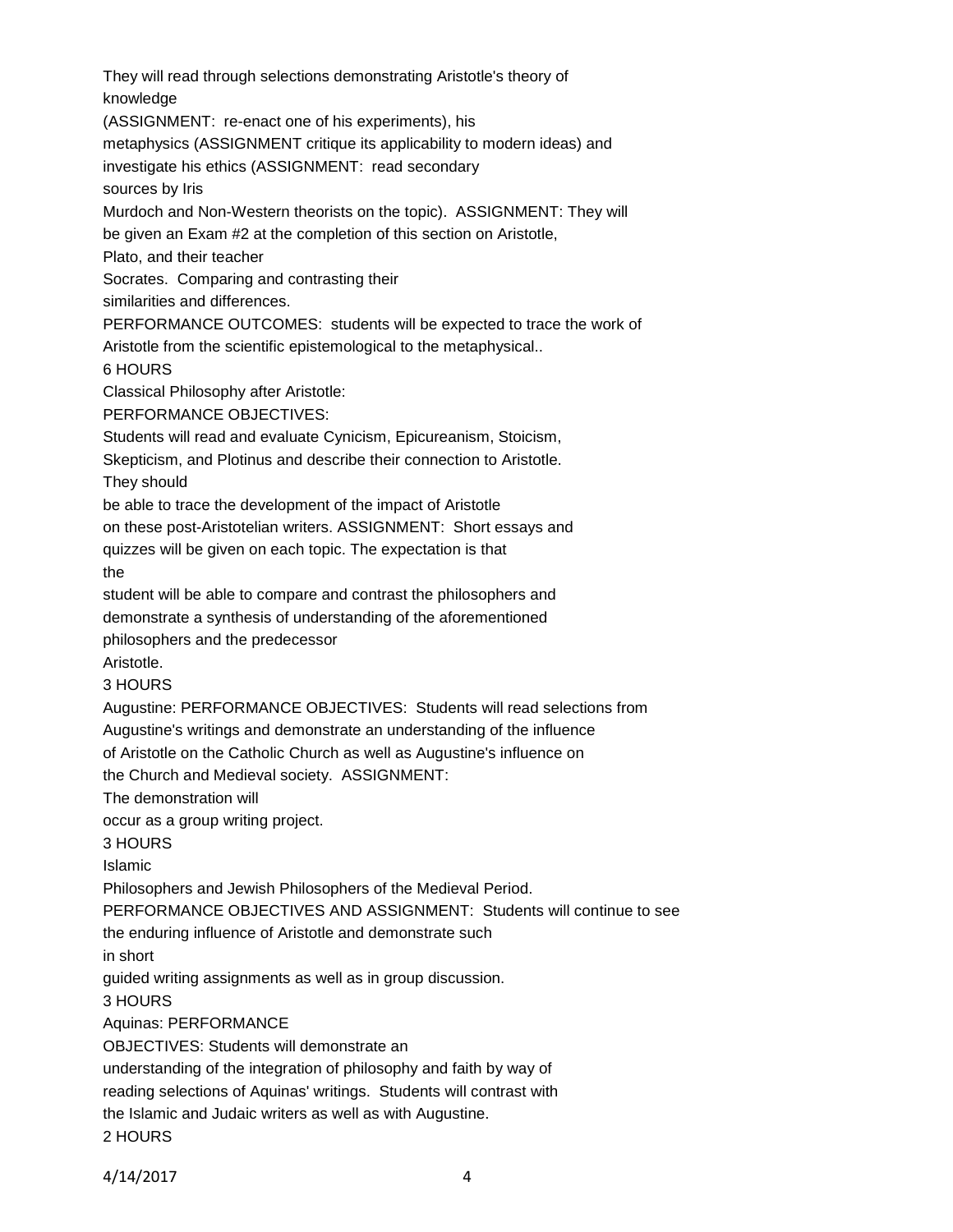Final examination over post Aristotelian philosophers.

#### **METHODS OF INSTRUCTION:**

Seminar style instruction: moderate lecture, much group discussion (round table dialogue). Focuses, Evaluative essays, both individual and group on selected readings as a means to demonstrate an understanding of text assignments. Group presentation, Essay exams

# **METHODS OF EVALUATION:**

Writing assignments Percent of total grade: 45.00 % 45% - 60% Written homework; Essay exams; Term papers; Other: group writing assignments Problem-solving assignments Percent of total grade: 30.00 % 30% - 45% Quizzes; Exams Skill demonstrations Percent of total grade: 15.00 % 15% - 20% Class performance Objective examinations Percent of total grade: 3.00 % 3% - 10% True/false; Completion Other methods of evaluation Percent of total grade: 1.00 % 1% - 10% Ancient Experiment re-creations as a group. **OUT OF CLASS ASSIGNMENTS:** Required Outside Hours: 36 Assignment Description: See course assignments with Course Content area. Required Outside Hours: 72 Assignment Description: Reading the course text and various secondary sources.

# **REPRESENTATIVE TEXTBOOKS:**

Required Representative Textbooks Forrest E. Baird. Philosophic Classics, Volume I: Ancient Philosophy 6/E, or other appropriate college level text.. New York: Routledge,2010. This is the most comprehensive and up to date anthology of ancient and medieval philosophy. ISBN: ISBN-13: 978-0205783854 Reading Level of Text, Grade: 13+ Verified by: Publisher

# **ARTICULATION and CERTIFICATE INFORMATION**

Associate Degree: GAV C2, effective 201470 CSU GE: CSU C2, effective 201470 IGETC: IGETC 3B, effective 201470 CSU TRANSFER: Transferable CSU, effective 201470 UC TRANSFER: